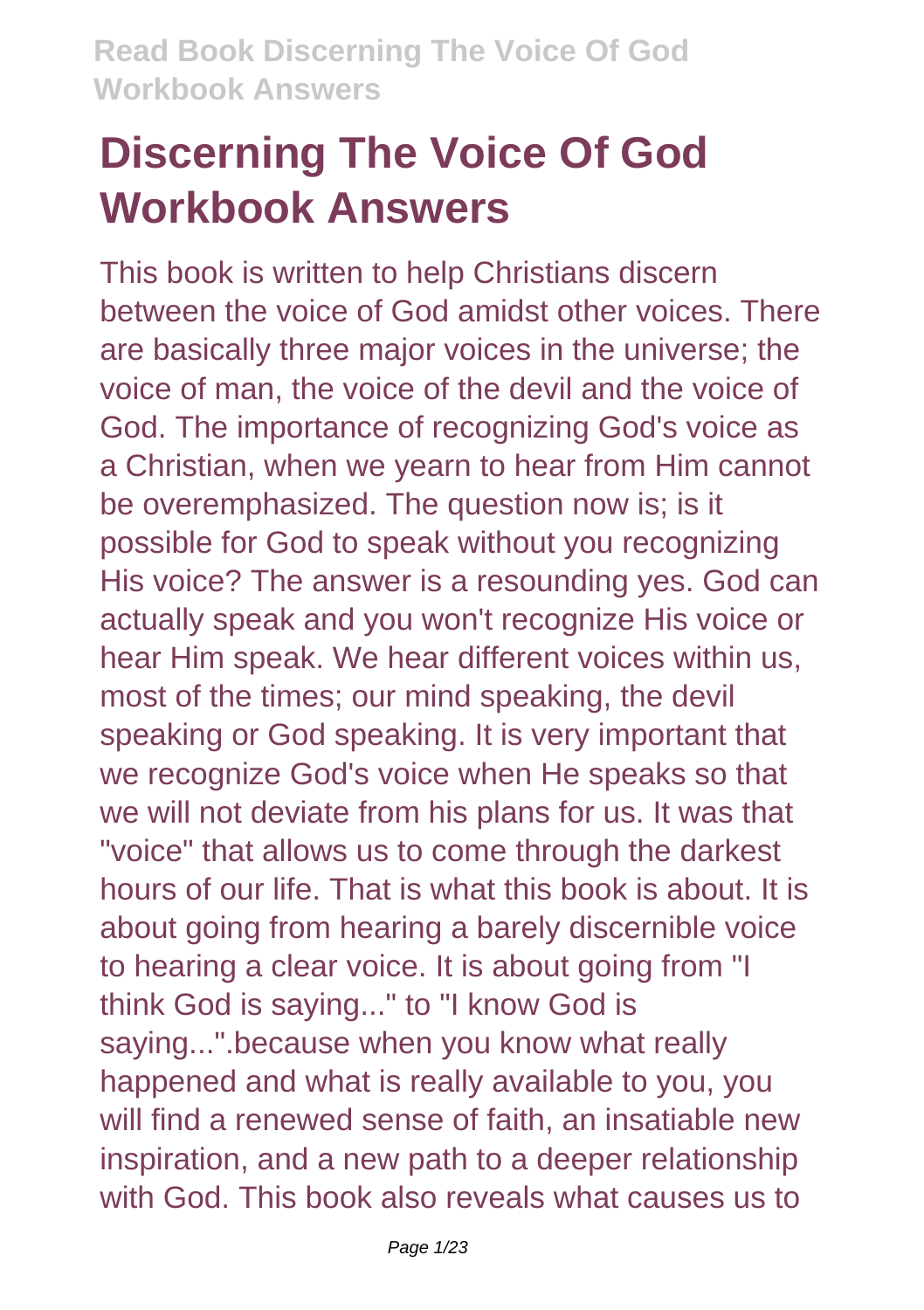vacillate in our hearing experience. You will come away from this book knowing how to hear God clearly and what it means when you don't. Communication is key to every relationship--even with God. This book will help me recognize when God is speaking to me, the many ways He speaks to us today, and what to do when God isn't speaking. FEATURES AND BENEFITS Explores the methods God uses to speak to us today Easy-to-understand guide that empowers readers to apply God's Word to their lives God is always speaking to His people through the circumstances of life, through His Holy Spirit, and through His Word. When people understand how the inward voice of God works, it is easier to understand His will for their daily lives. Only then can they have a fulfilling relationship with Him. Readers will learn the various ways God speaks and how to understand them so they can easily apply them to their lives. When a person understands God more clearly, it spills over abundantly and immediately into every other area of life. Worship becomes more tender and intimate. Prayer becomes deeper and more impactful, and God's plans become clear and unstoppable. Identify what keeps you from hearing God's voice. Recognize when God is speaking to you. Communication is key in any relationship. By growing in the way we hear from and communicate with God, we'll experience a deeper and more fulfilling relationship with Him. Page 2/23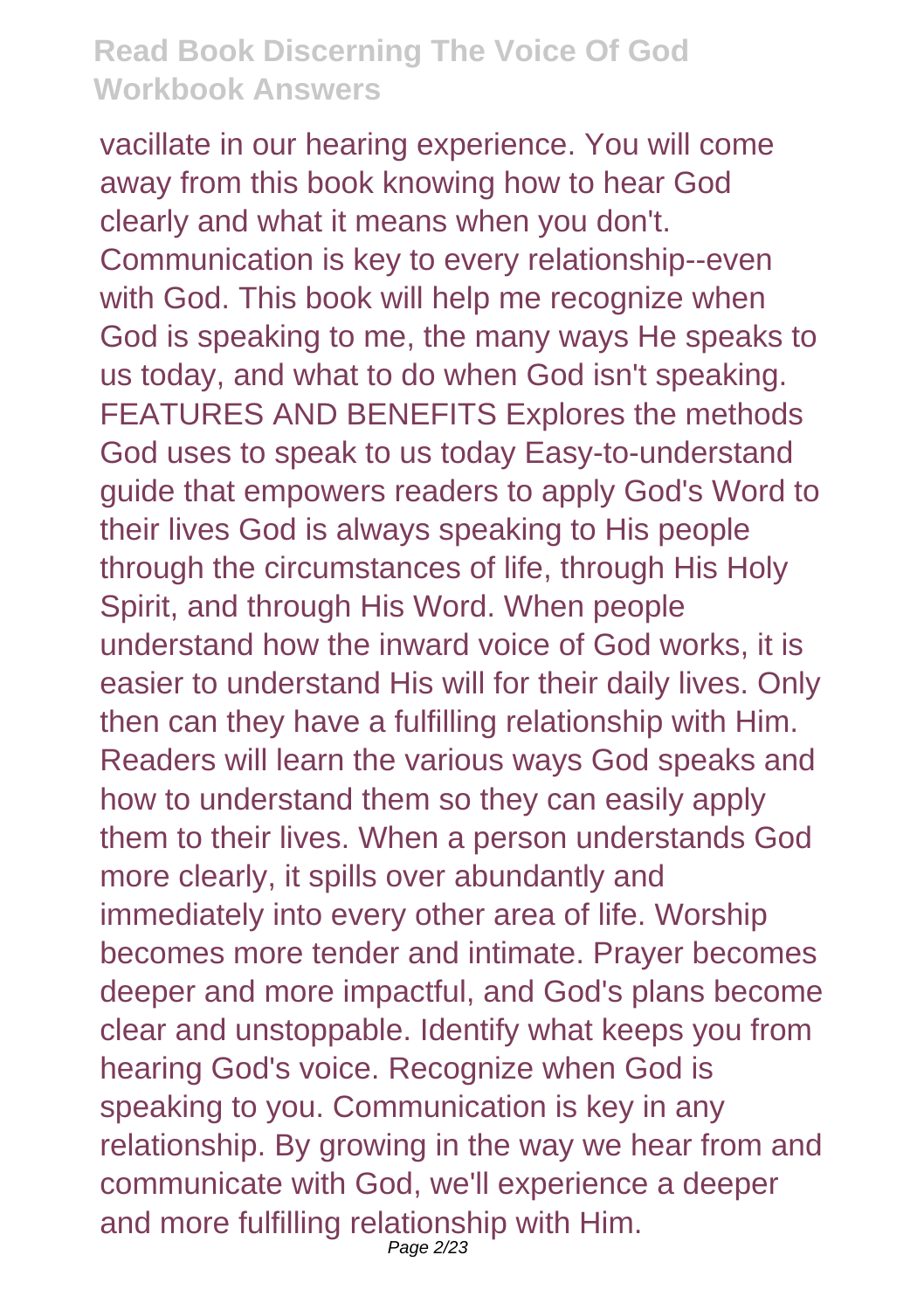The Egyptians in Exodus 1 were intent on enslaving the Israelites, wearing them down so that God's chosen people would become disillusioned and not live up to their destiny. Of the original two million Israelites who received God's invitation to enter the Promised Land, only two actually entered it! Similarly, modern day Christians often hear and understand the promises of God each Sunday morning at church but then rarely choose to experience them in everyday life. In One in a Million, Bible teacher Priscilla Shirer invites us to change that pattern for good, living beyond our circumstances and expecting to see God move in miraculous ways day after day. Without a doubt, we can find and follow God's purpose for our journey. We can make it to the Promised Land! Elijah heard a still small voice that changed the direction of his life... Or did he? What if I could show you a deeper experience? What if I told you that it was not the still small voice that changed Elijah's life but that it was what the Bible refers to as "a voice". It was that voice that allowed him to come through one of the darkest hours in his life. In fact he goes from uncertainty to certainty... and it started with hearing clearly what God was saying.That is what this book is about. It is about going from hearing a barely discernable voice to hearing a clear voice. It is about going from "I think God is saying..." to "I know God is saying...". So join me in recounting the events of 1 Page 3/23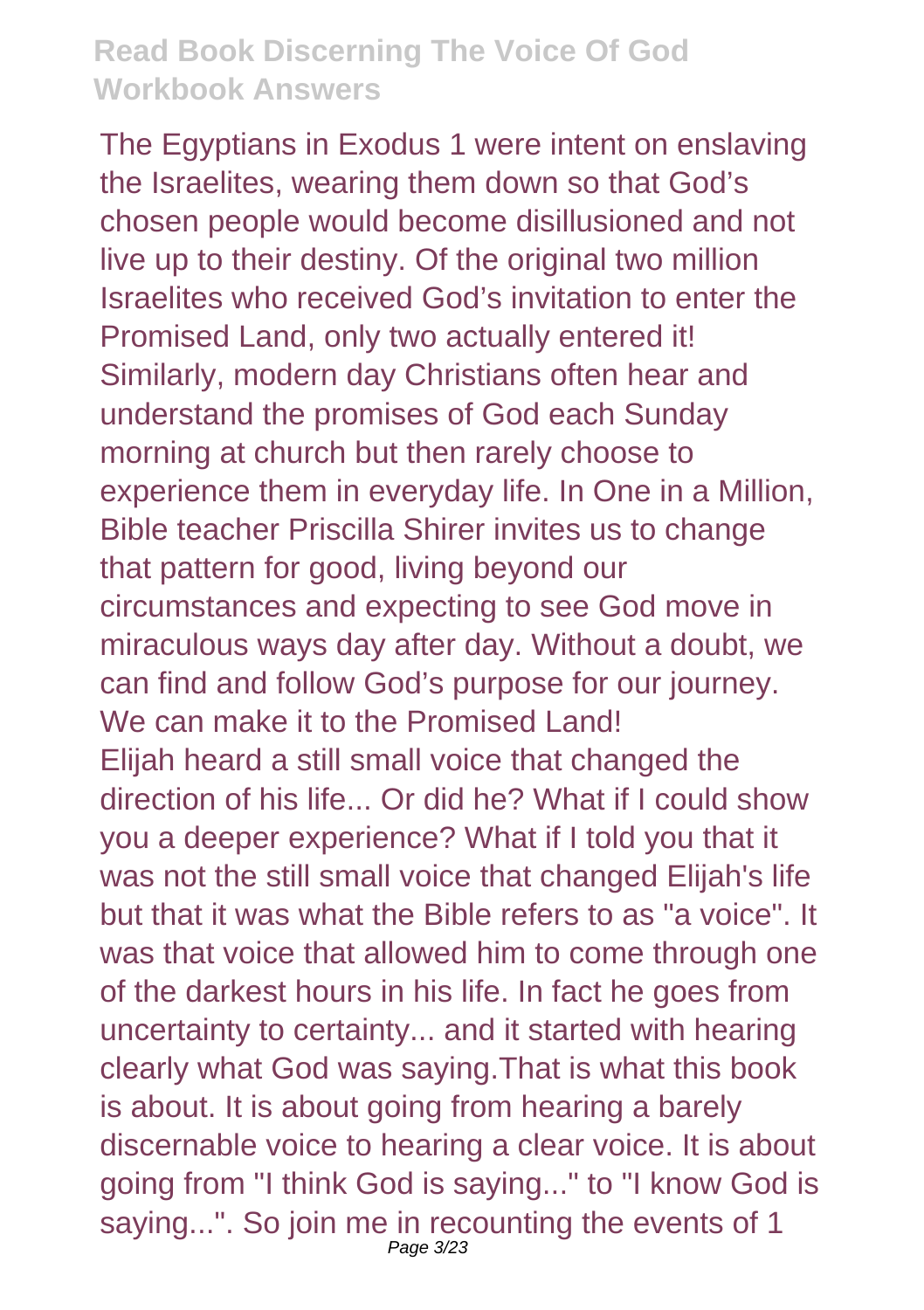Kings 19 as we uncover what really happened on that day. Once you know what really happened and what is really available to you, you will find a renewed sense of faith, an insatiable new inspiration, and a new path to a deeper relationship with God.This book is not just a recount of this incredible story, but it is also a revelation of what causes us to vacillate in our hearing experience. You will come away from this book knowing how to hear God clearly and what it means when you don't. Classic Text on Prophecy Revised for a New Generation Bestselling author Cindy Jacobs, known internationally as a leading prophetic voice, brings a foundational book for the prophetic movement to the next generation of believers. In this fully revised and updated edition, Jacobs offers a practical, biblical examination of the gift of prophecy, showing how it can be the pathway for the powerful, life-giving work of God. Every reader can learn the basic protocols as well as avoid the pitfalls that come with undisciplined prophetic ministry. The Holy Spirit is looking for individuals willing to hear the voice of God and speak it with wisdom and maturity. This vital work explains how.

New York Times best-selling author Shirer (The Resolution for Women) brings her most popular speaking topic to print, working from Ephesians 3:20-21 to show how God is our solid rock in life's most trying times.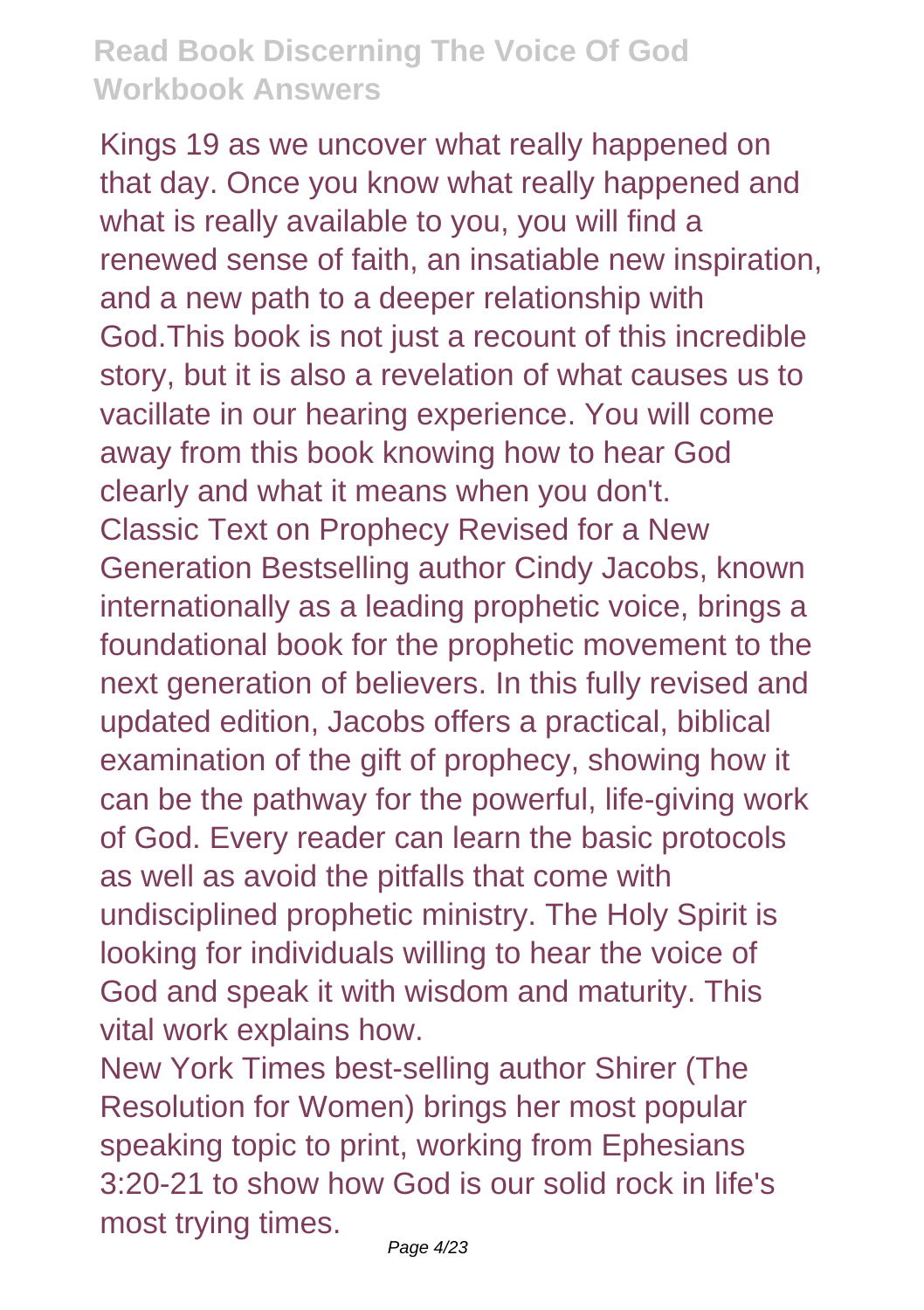Living with a deeper awareness of God's leading isn't just for a select few…it's for you too! Have you ever wondered if God still speaks to us today? Or do you worry that what you're perceiving as God's voice is really just your own thoughts? You're not alone. In Is God Speaking to Me?, Lysa TerKeurst shares her own wrestling with these questions and how God has taught her to more clearly discern His direction in her everyday life. Using Scripture, encouraging personal stories, and practical application, Lysa will help you: Stop merely going through the motions of life by learning how to recognize and respond to the Lord's divine appointments for you. Uncomplicate the idea of listening to God as you use five key questions to help you determine if what you're discerning is from Him or not. Discover the joy of truly walking with the Lord as you learn how to live in expectation of hearing from Him. Is God Speaking to Me? is both an invitation to a life of adventure with the Lord and the tender reminder that we serve a God who loves us deeply and longs to speak to us personally. How can you know you are making the right choices in life? How can you know you're doing God's will? These are the questions of the ages that are examined and answered by Dr. Craig von Buseck in Seven Keys to Hearing God's Voice. If you ever thought it is impossible to hear God speaking to you, rest assured, He created you with the ability to hear Page 5/23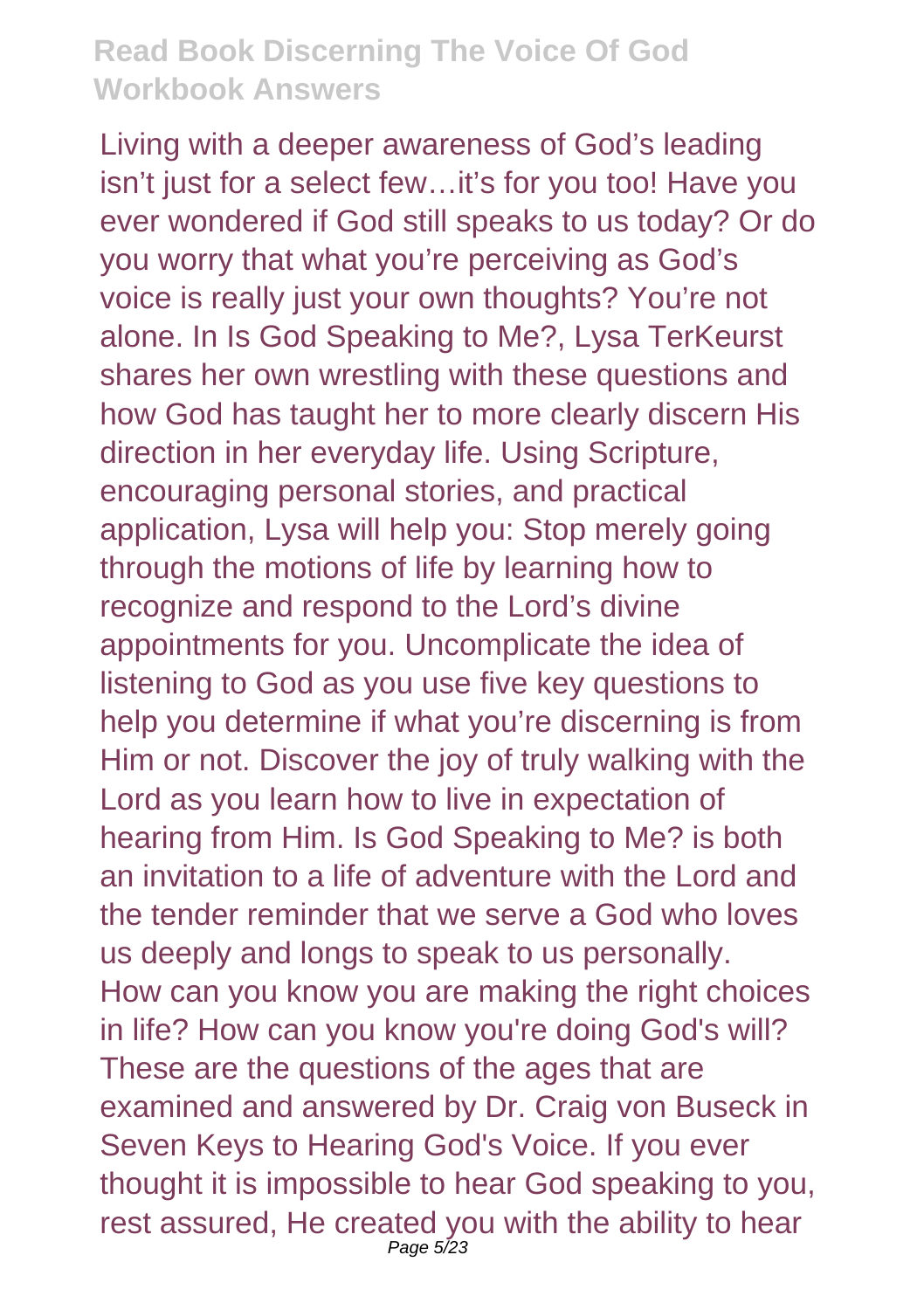Him. You have at your disposal seven key indicators to aid you in having daily communication with God. No, it's not crazy to hear the voice of God - it's a promise from the Bible that we can claim as our birthright of faith. Jesus declared: "My sheep hear my voice, and I know them, and they follow me" (John 10:27, ESV). Life is a never-ending series of choices, but you can know whether you are making the right decisions. How? By learning to use the Seven Keys to Hearing God's Voice.

How do we hear God's voice? How can we be sure that what we hear is not our own subconscious? What if what God says to us is not clear? In this Signature Collection edition of a beloved classic, bestselling author Dallas Willard offers rich spiritual insight into how we can hear God's voice clearly and develop an intimate partnership with him in the work of his kingdom.

We all long to know the will of God in our lives, to obtain answers to our prayers, and to receive tangible evidence of the personal care of our heavenly Father. We deeply desire to hear His voice. And here's the good news: God is not silent. He is constantly reaching out to each of us. Often His voice is quiet and can be heard only in prayer. He frequently breaks into our lives with timely remedies, miraculous encounters, and surprising circumstances that can be explained only by the reality of a loving and caring God. Popular Catholic author and radio host Teresa Tomeo has gathered an inspiring collection of such "Godcidences" from her life, as well as personal stories from a variety of Catholics—including broadcasters Joan Lewis, Al Kresta, Steve Ray, and authors Greg and Julie Alexander—of the unmistakable ways God has spoken to them. In these pages, Page 6/23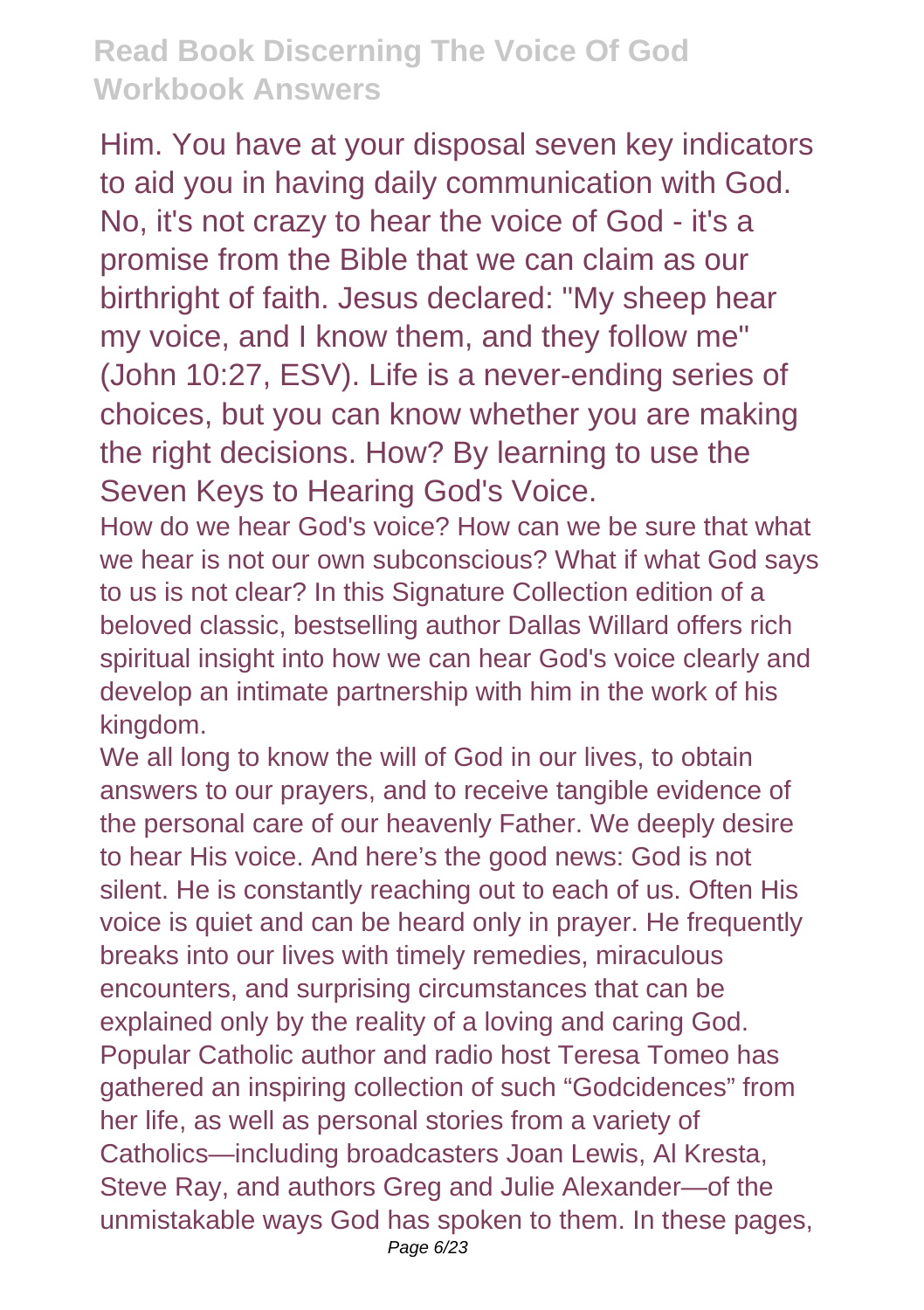you'll read about ordinary and extraordinary "come-to-Jesus moments," such as: • The mysterious man who appeared to an anxious couple at a deserted train station in Italy to give them assistance ... and then just as quickly disappeared • How a six-word sentence from a husband to his embittered wife served to redirect their marriage from bitterness toward reconciliation and renewal • A business offer that arrived out of the blue, just as financial ruin threatened the future of a wife and husband recently jolted by an Alzheimer's diagnosis • The unexpected link between a young woman's moment of despair, as she curled up on the floor of her shower, and the day she kissed the ring of Pope St. John Paul II • How a car accident led to a life-saving ultrasound for an abortion-minded mother • What the Holy Spirit inspired a woman to say in a casual airplane conversation that transformed it into a neverto-be-forgotten encounter These and many more profound and intimate stories will deepen your faith as they remind you of the active presence of God in your life. Each comes with lessons for you to apply to your life and reflections to help you grow in your ability to hear and respond to the still, small, powerful voice of God.

God is always speaking . . . even when He doesn't use words. We live in a post-verbal society that communicates through images--television, smartphones, the Internet--and our Creator longs to communicate with us visually if we'll live with our eyes wide open. With absorbing insight. Seeing the Voice of God demystifies nighttime dreams and daytime visions, revealing the science behind the supernatural and giving you a biblical foundation for making sense of what you see. You'll also: · learn to discern if what you see is from God · study the ten most common types of dreams · discover spirit, mind, and medical tips for better dream recall · interpret dream symbols and imagery · review the best iPhone and Android sleep cycle apps Includes a comprehensive Dream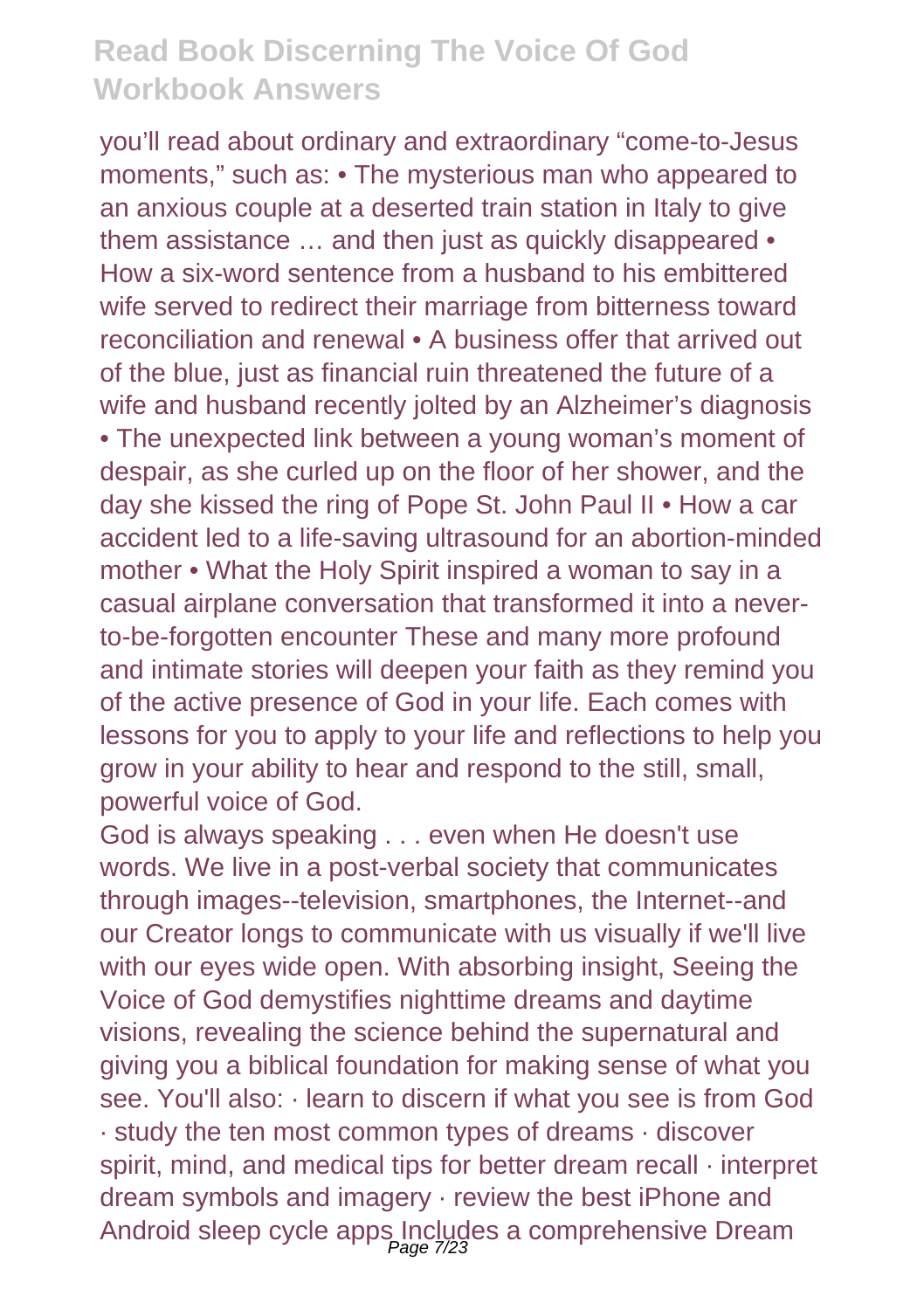Symbols Dictionary with over 1,000 biblical definitions. In this twelve-session LifeGuide® Bible Study on Psalms teaches you how to relate to God as you pray your doubt, fears and anger. They show you how to respond to God in praise. Here you find the best place to explore who you are and what God means to you.

"When we approach God humbly and bow down before Him, we put ourselves in a position to hear from Him." Are you longing to hear God's voice, but feeling disconnected? God wants to speak directly to each of His beloved children, not to just a few "spiritual elite." Priscilla Shirer looks at God's call to Samuel and uncovers six characteristics essential for hearing from God: A simple RELATIONSHIP, unfettered by sin or pride A single-minded WORSHIP, focused on God and His glory A set-apart HOLINESS, determined to live a life that honors Him A still ATTENTIVENESS, willing to be silent before Him A sold-out HUNGER, passionately pursuing God's presence A servant SPIRIT, submitted to God's call Her warmth and honesty, combined with a wealth of practical help, will inspire you to cultivate these traits in your own life. By doing so, you will prepare yourself to draw closer to Him and to hear His voice more clearly.

"I picked it up out of curiosity and I couldn't put it down."--Eugene Peterson Christians are comfortable saying that Christianity is about a relationship with God. Yet many might also say that they sense little meaningful relationship with God in their own lives. After all, the foundation of good relationship is communication—-but conversation with God often seems to go only one way. We may sing of walking and talking with God in the garden, His voice falling on our ears, but few have heard that beloved voice themselves. Sam Williamson acknowledges the fundamental human longing to hear God's voice and offers a hopeful supposition: God is always speaking—-we've just never been taught how to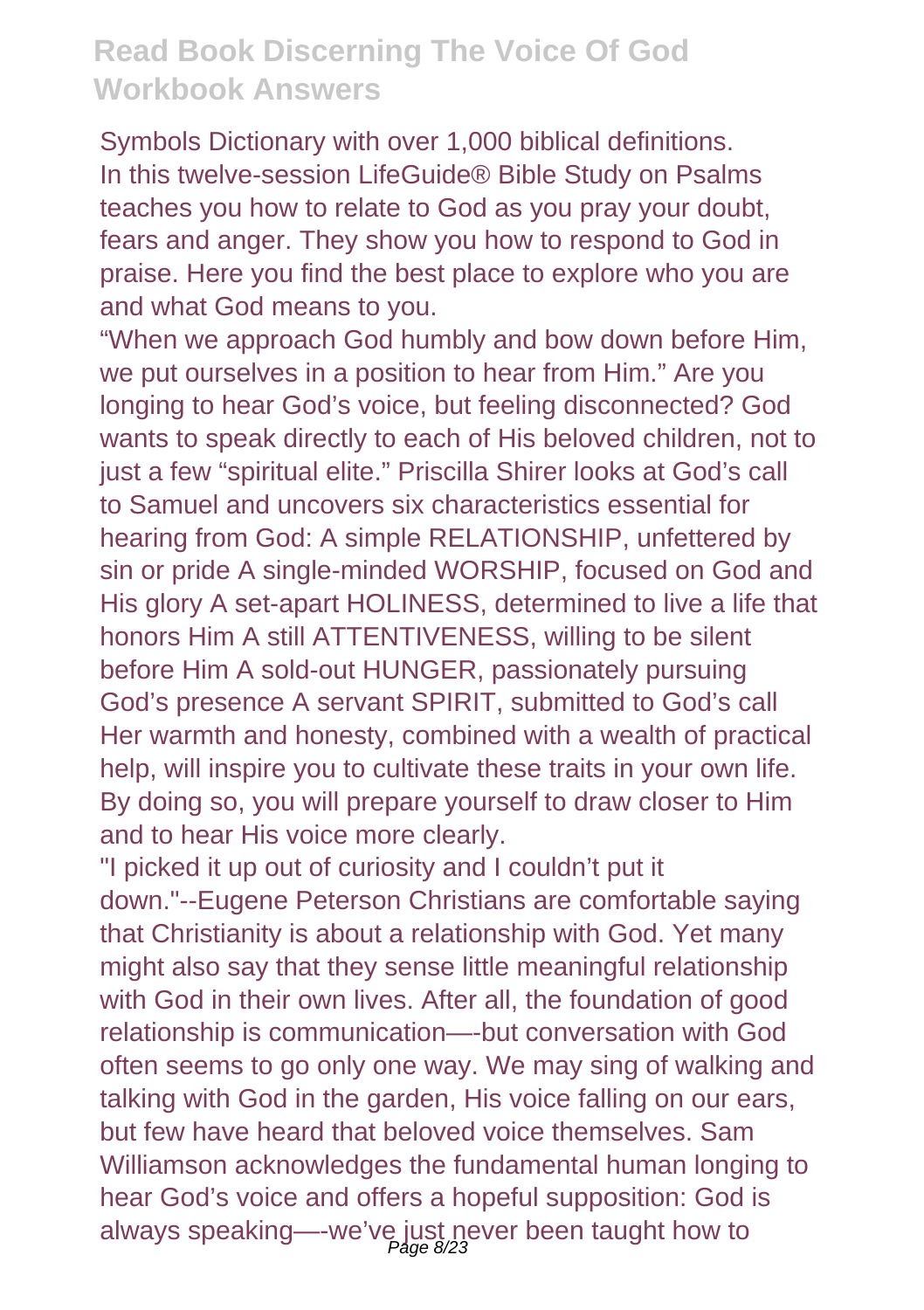recognize His voice. Williamson handles this potentially heady topic with his characteristic straightforwardness and leavening humor. This book deftly bridges the gap between solid biblical theology and practical application, addressing topics such as how to truly pray without ceasing, how to brainstorm with God, how to navigate our emotions, how to answer God's questions, and how to hear God's voice for others. Hearing God in Conversation offers simple, step-bystep lessons on how to hear God. Williamson begins with Scripture meditation. He then expands the practice of listening for that voice everywhere—in the checkout line, on the job, in a movie theater, and even in silence. From there, he demonstrates how to hear God's guidance when making any decision. By the end, readers' eyes and ears will be opened to the limitless methods through which God speaks. Discerning the Voice of GodHow to Recognize When He SpeaksMoody Publishers

How to Hear God's Voice is a practical book, clearly training Christians how to experience dialogue with God. Teaching the use of vision, intuitive heart flow and journaling, this book will bring you to the place where you can daily record what the Lord is saying to you.

...Then the man and his wife heard the voice of the Lord God as he was walking in the garden in the cool of the evening... (Genesis 3:8) God's voice. What does it sound like? Can we hear it? What does it mean for our lives? In this book of word and art, we look together at how we can be more confident in our minds and have more assurance in our spirits that we are hearing, and being open to following, the Voice of God...

The Armor of God is a seven-session Bible study for Page 9/23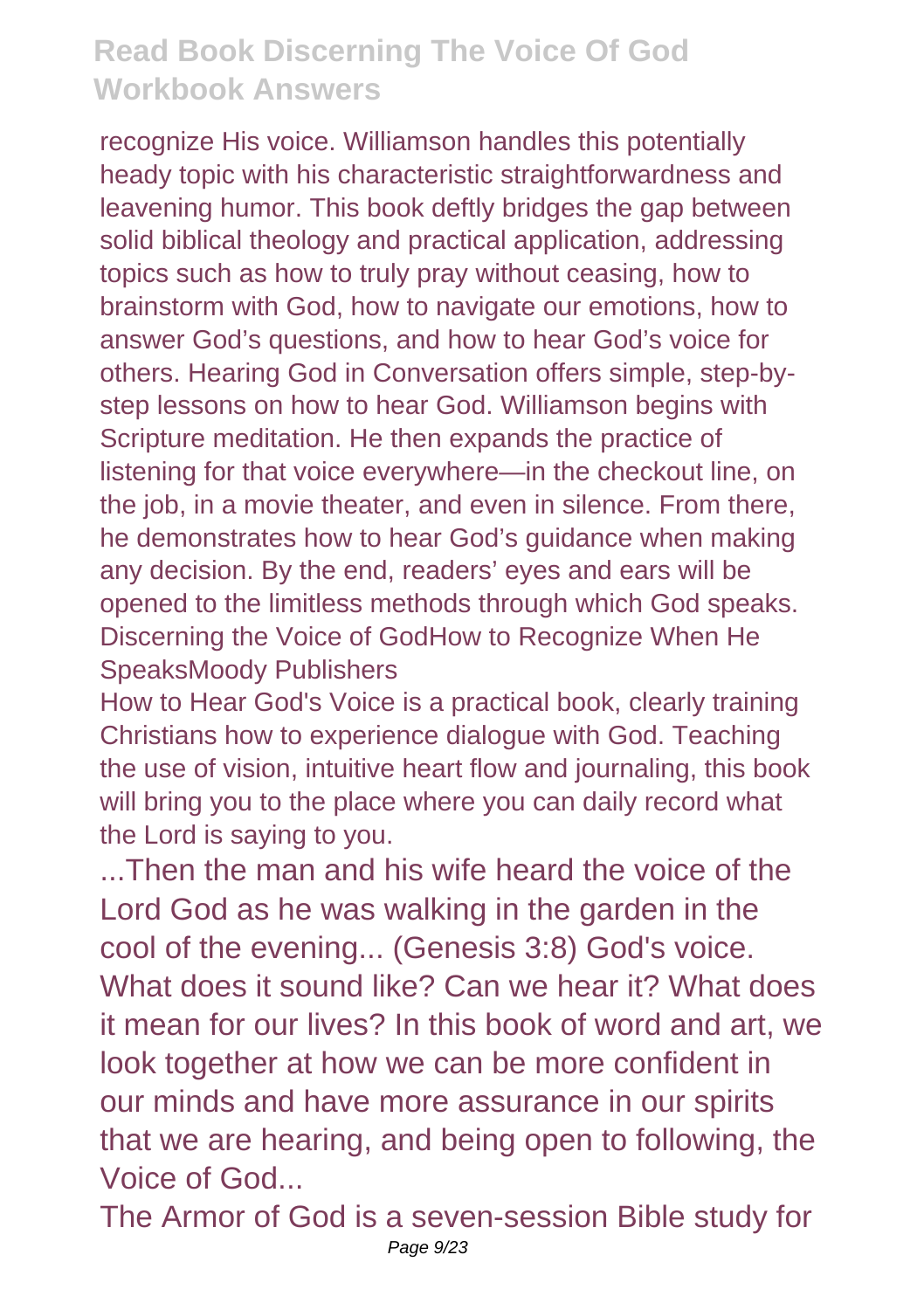teens (7th-12 grade) that focuses on Ephesians 6. We are living in such critical times today that it is imperative for believers to learn to use every tool given to us by the Holy Spirit. We are called to be kingdom influencers--to discern the times in which we live, to discern the moves of the Holy Spirit, and to discern angels and demons. With extensive expertise and personal experience, prophetic leader Jane Hamon takes a deep dive, biblically and practically, into one of the least known and most unused gifts of the Holy Spirit, covering the following topics: - discerning the presence of God - discerning the times - discerning angels and demons discerning the hearts of people around you - acting wisely with what you discern - walking in wisdom and balance - and more This book will help you operate in greater spiritual authority and walk in wisdom as you help build God's kingdom on earth.

The Armor of God, more than merely a biblical description of the believer's inventory, is an action plan for putting it on and developing a personalized strategy to secure victory.

Practical Help for Recognizing and Listening to God's Voice Bestselling author James Goll takes readers on an adventure into the heart of what it means to hear God, and how to do it. Over the course of this journey, both beginners and those who have been listening to God for years will explore biblical principles about prayer, starting from square Page 10/23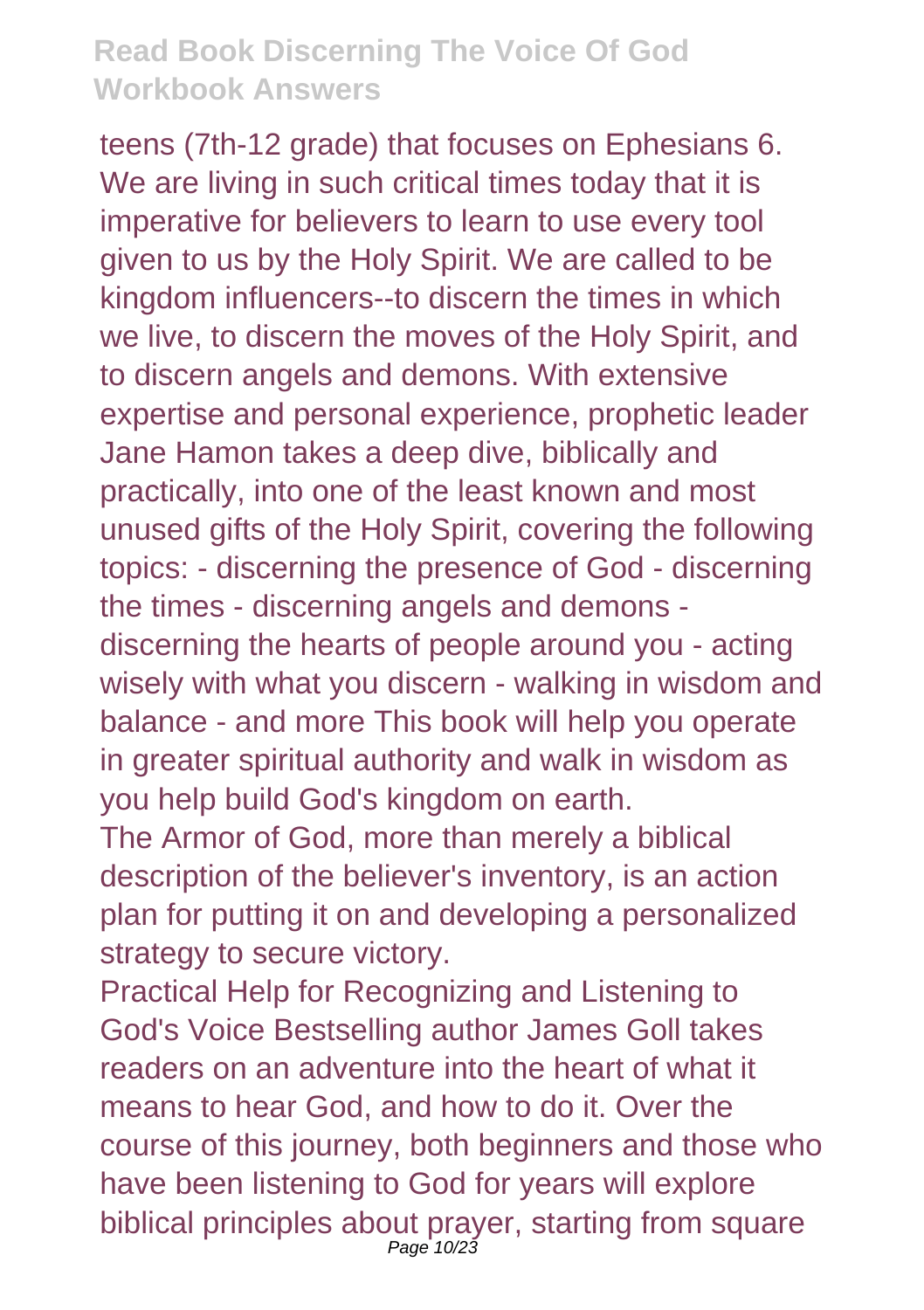one. Real-life illustrations inspire and excite readers to have expectant hearts by learning to: · draw near to God · trust that he wants to speak · overcome obstacles that block his voice · avoid being misled by words not coming from him · cultivate a lifestyle of hearing him God is speaking to you--today. Grow in assurance that he wants you to hear.

This practical guide to hearing God's voice shows how an ordinary man who was committed to hearing God and obeying Him became the founder of the largest interdenominational missions organization in the world. Loren Cunningham's dream began with a vision - waves of young people moving out across the continents announcing the Good News of Jesus Christ to the whole earth. Decades later, Loren's vision has grown into an interdenominational movement of Christians from around the world who are dedicated to presenting the Gospel to this generation. How did God move Loren's dream from vision to reality? He led Loren and his wife, Darlene, through a series of tough lessons in guidance. The exciting story of Youth With A Mission has much to teach us about the art of listening to God as we seek to be used by Him. Is That Really You, God? is not only a practical guide to hearing God's voice, but also an amazing testimony to how following His direction can impact our lives and our world for the glory of God's kingdom.International statesman and conference speaker Loren Cunningham and his wife, Page 11/23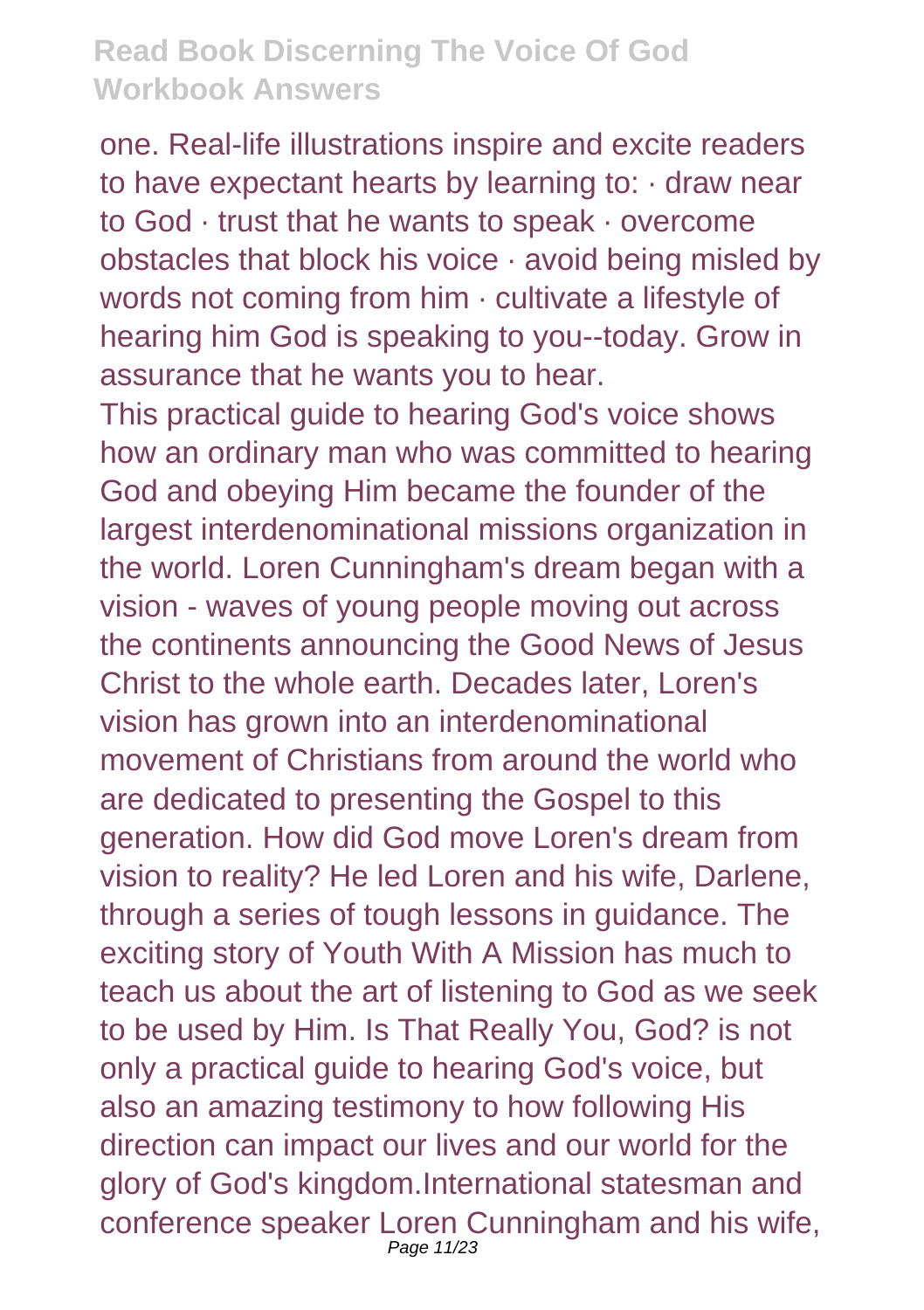Darlene, are the founders of Youth With A Mission. They currently live at the YWAM University of the Nations center in Kona, Hawaii. Loren speaks and teaches internationally. His extensive missionary travels have taken him to every country on earth. Pages: 203 (paperback)

Do you feel that the ability to hear God's voice is for other people and not for you? Is it only for people who lived in Biblical times? Not at all! The God who loved you enough to die for you loves you enough to talk to you. And wherever you are in your spiritual walk, God will find a way to speak to you in a way you will understand. Become acquainted with the Voice that has spoken from a fire and a cloud; with visible signs and an invisible Spirit; through a burning bush and burning hearts. Hear from some of the most well-known Christians in history about how God speaks to them—and discover for yourself how you can discern the voice of God. PUBLISHERS WEEKLY BESTSELLER . The question isn't whether God speaks. The question is what does He have to say to you? The New York Times bestselling author of The Circle Maker teaches readers how to listen to God. WINNER OF THE ECPA CHRISTIAN BOOK AWARD FOR CHRISTIAN LIVING The voice that spoke the cosmos into existence is the same voice that parted the Red Sea, and made the sun stand still in the midday sky. One day, this voice will make all things Page 12/23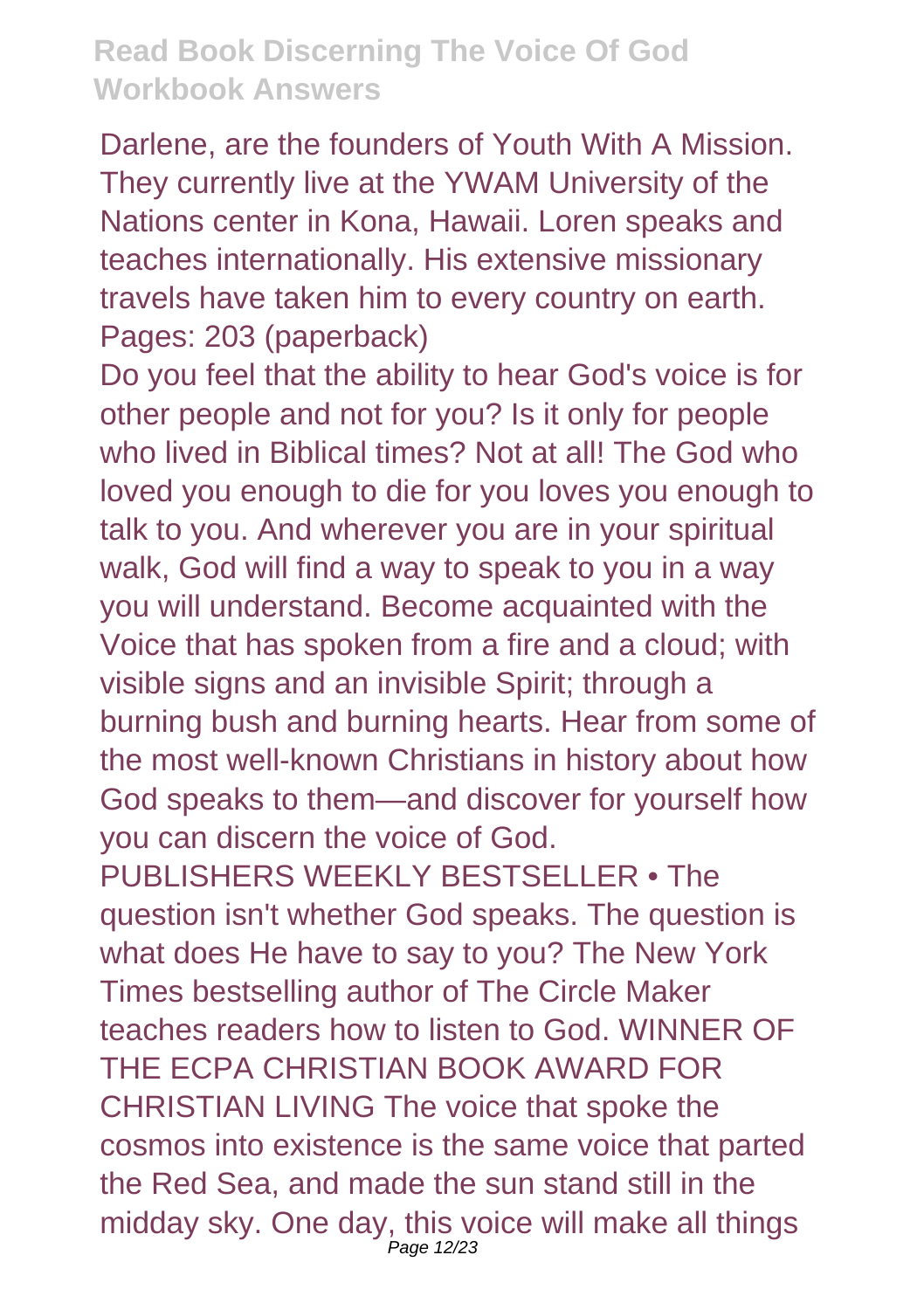new, but it's also speaking to you now! That voice is God's voice, and what we've learned from Scripture is that He often speaks in a whisper. Not to make it difficult to hear Him, but to draw us close. Many people have a tough time believing God still speaks. Sure, in ancient times and in mysterious ways, God spoke to His people, but is He still speaking now? Mark Batterson certainly believes so. And he wants to introduce you to the seven love languages of God; each of them unique and entirely divine. Some of them you might suspect but others will surprise you. By learning to tune in to and decipher each language, you'll be able to hear His guidance in simple as well as life-altering choices. God is actively speaking through: Scripture, Desires, Doors, Dreams, People, Promptings, and Pain. Batterson gives you the tools you need to unlock each of these languages. God's whisper can answer your most burning questions, calm your deepest fears, and fulfill your loftiest dreams. Discover how simple it is to hear God's voice in every aspect of your life! He's speaking, make sure you know how to listen! In the hustle and bustle of today's busy world, sometimes it's hard enough to hear yourself think, much less take a minute to stop and listen for the voice of God. But learning to recognize God's voice and the many ways in which He speaks is vital for following His plan. In How to Hear from God, Joyce Meyer shows readers that God reaches out to Page 13/23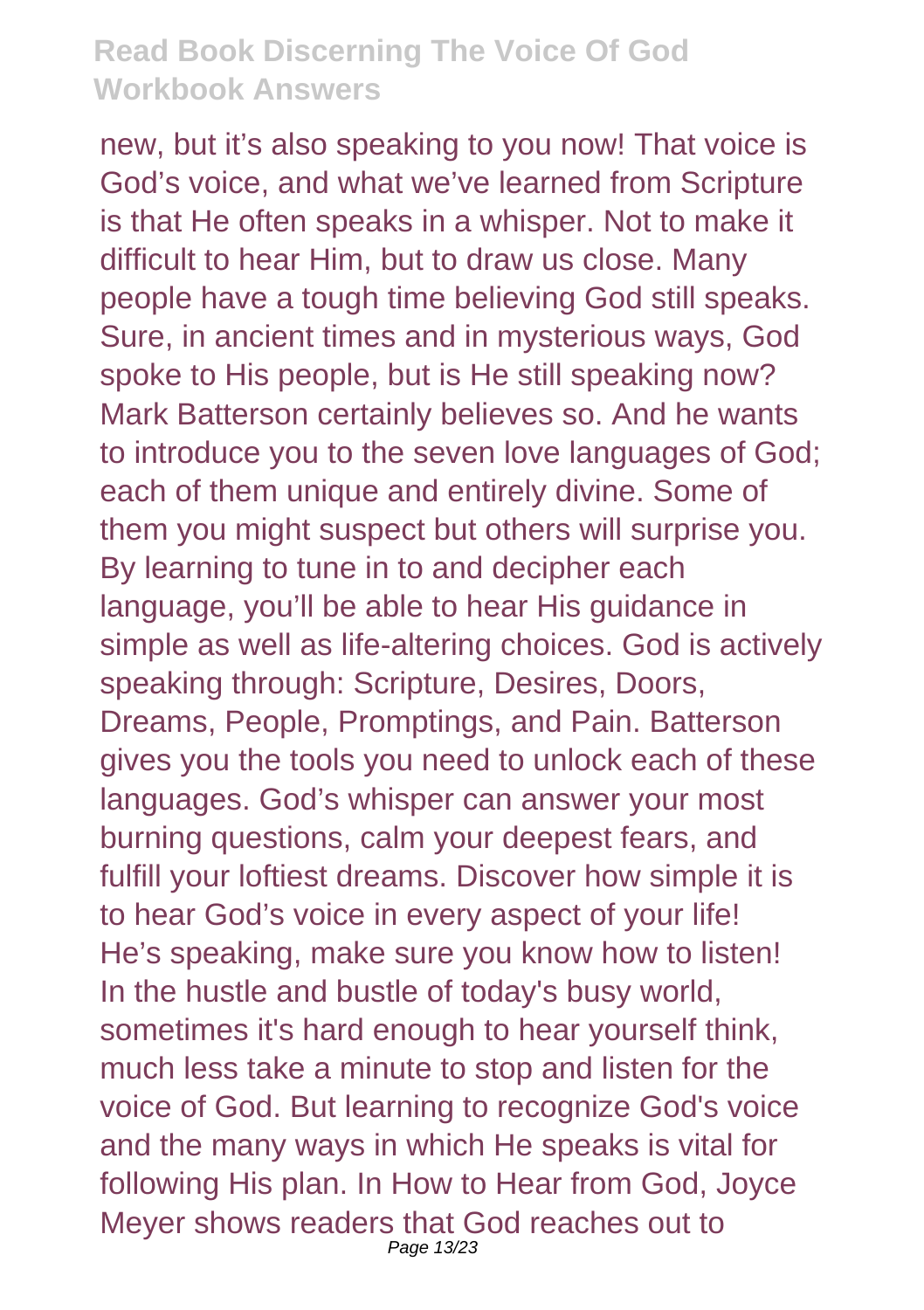people every day, seeking a partnership with them to offer guidance and love. She reveals the ways in which God delivers His word and the benefits of asking God for the sensitivity to hear His voice. Joyce asks the question, "Are you listening?" and shares how to do just that.

Based on the highly popular and successful book, How to Hear God's Voice, this exciting new book emphasizes the 4 Keys to Hearing God's Voice. "When I learned to hear God's voice after 11 years as a believer without it, every part of me was radically transformed. Thousands have told me they have had this same metamorphosis, and I believe that this will become your testimony also," writes coauthor, Mark Virkler. The keys that are examined, discussed in detail, and can be immediately applied to your life are: How to recognize God's voice as spontaneous thoughts. Learning how to become still before the Lord. Looking for vision as you pray. Realizing the importance of two-way journaling. Filled with insights from years of hearing from God, 4 Keys to Hearing God's Voice also includes visual aids that enhance the teaching and learning experience. Very reader-friendly, you will find that the concepts and principles are easily adapted to your personal circumstances and lifestyle. Designed to bring even more depth to your relationship with God, this book is part of an integrated package that includes a DVD and seminar guide for either Page 14/23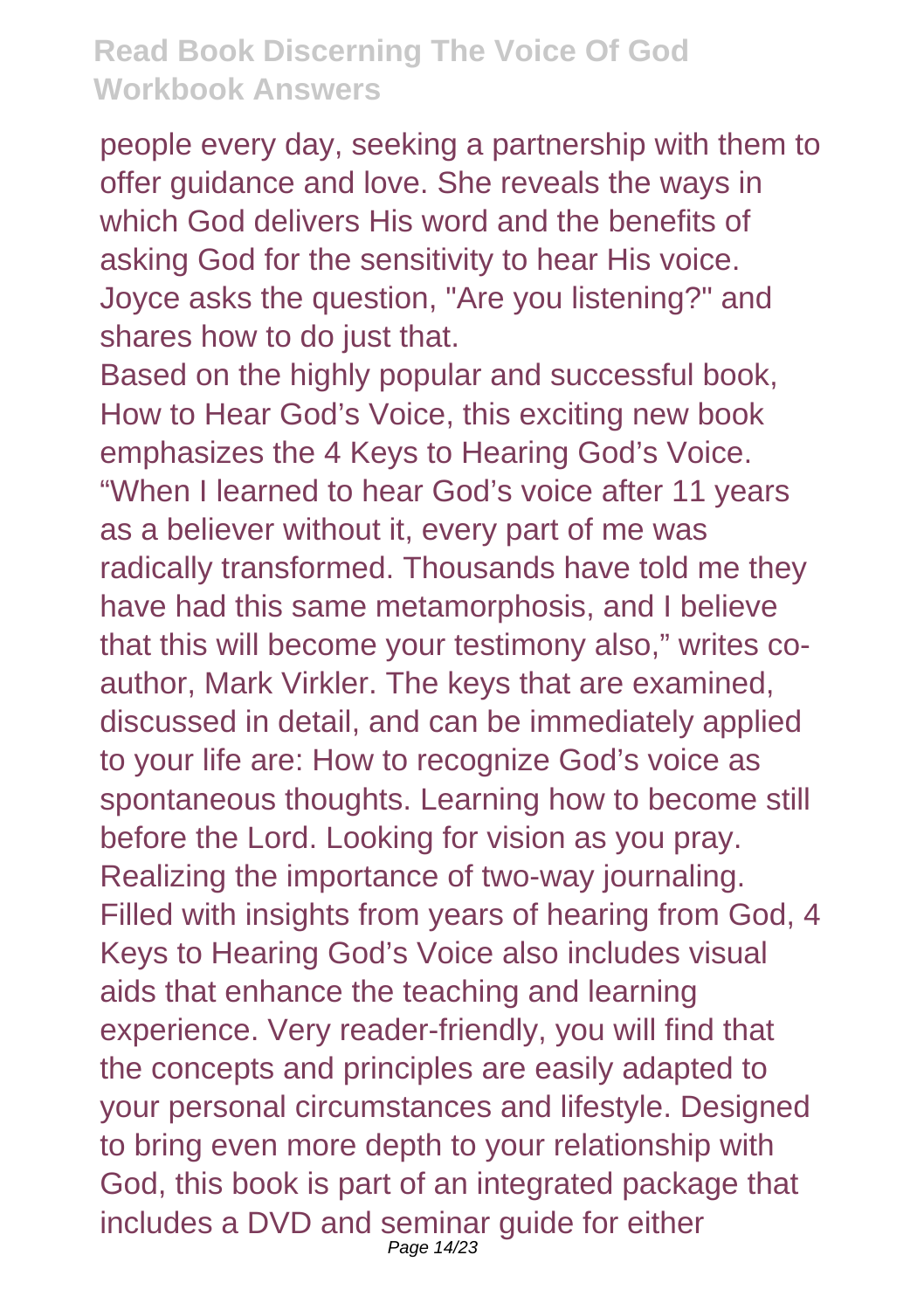individual or group study. Either as a stand-alone book or as part of a package, you are sure to gain valuable encouragement and motivation to seek intimate communication with God, your heavenly **Father** 

Based on classic Experiencing God principles, Hearing God's Voice is for those who are ready to listen. Beloved author Henry Blackaby and his son Richard help those who are listening to discern the voice of God, to identify ways He speaks, and to respond to His revelations of His will. God speaks to individuals in ways that are personal and unique to each person. God will never say anything that contravenes what He has said in the Bible, and usually He confirms what He has said. After you learn to listen to God, hearing from God will be as natural as communicating with a close friend. Provides both scriptural underpinnings and practical help to assist disciples in listening for God's voice, usually a strong impression in a believer's mind and spirit, to become aware both of God's words and his promptings or nudges. Five lessons designed for personal study, classes or groups, and sermon preparation.

Many of us do not trust our own thoughts, feelings, and desires when it comes to discerning God's will. Instead we look outside ourselves to determine what God wants from and for us. In God's Voice Within, spiritual director Mark E. Thibodeaux, SJ, shows us Page 15/23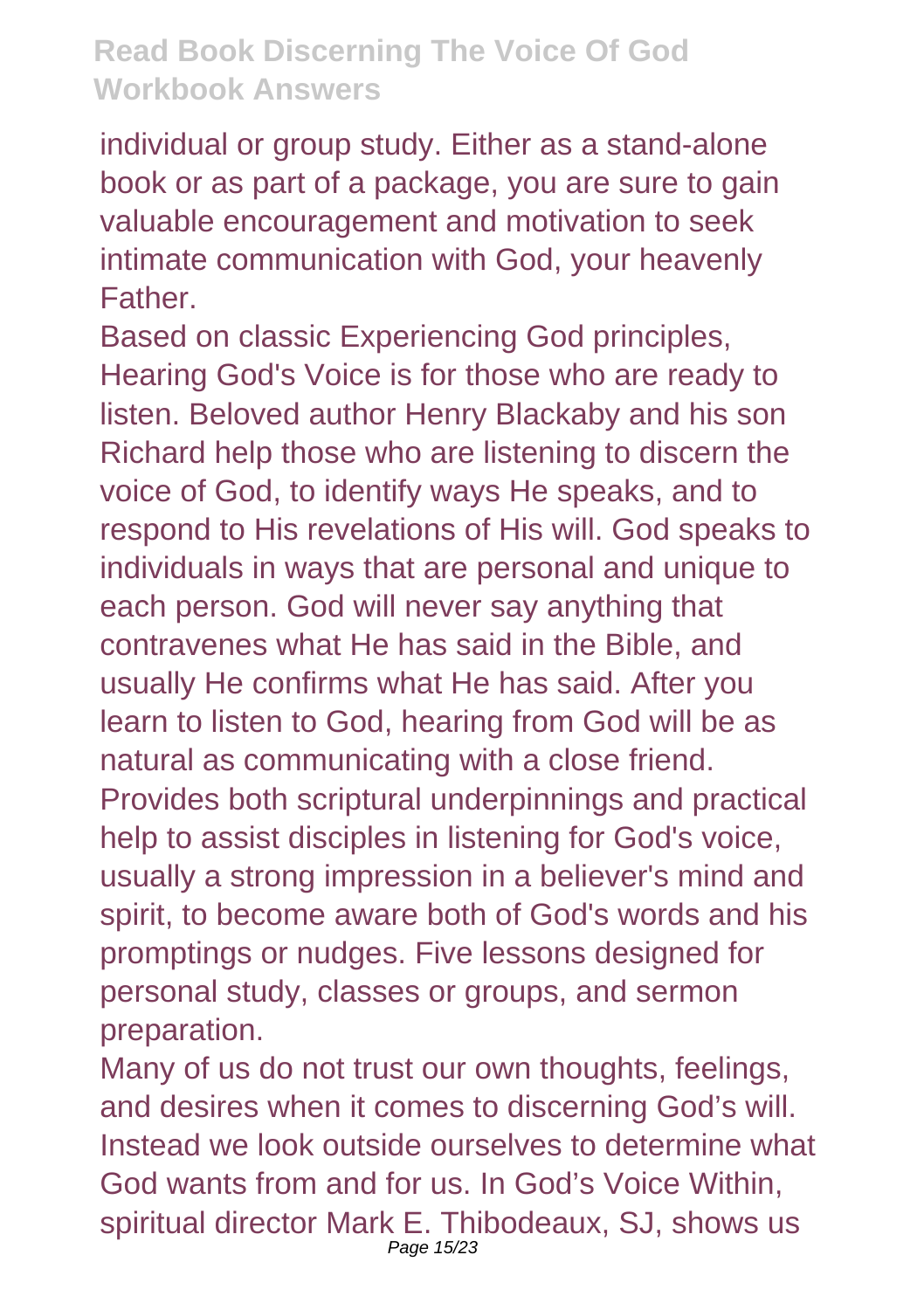how to use Ignatian discernment to access our own spiritual intuition and understand that the most trustworthy wisdom of all comes not from outside sources, but from God working through us. God's Voice Within is intended for people who know that there is more to the spiritual life than they are currently experiencing and are ready to take the next step in their walk of faith by making effective discernment—specifically Ignatian discernment—a daily practice. Ultimately, God's Voice Within teaches us to discern what is at the root of our actions and emotions, which in turn allows us to respond to God's promptings inside us rather than unconsciously reacting to life around us. Whom should I marry? What will I do with my life? Do I take this job? Should I invest money in this opportunity? God has bestowed an incredible gift in the heart of every believer. He has given you an internal compass to help guide your life, your family, your children, your finances, and much more. Jentezen Franklin reveals how, through the Holy Spirit, you can tap into the heart and mind of the Almighty. Learn to trust those divine "nudges" and separate God's voice from all other voices in your life. Tap into your supernatural gift of spiritual discernment and you will better be able to fulfill your purpose as a child of God.

You have an enemy . . . and he's dead set on destroying all you hold dear and keeping you from Page 16/23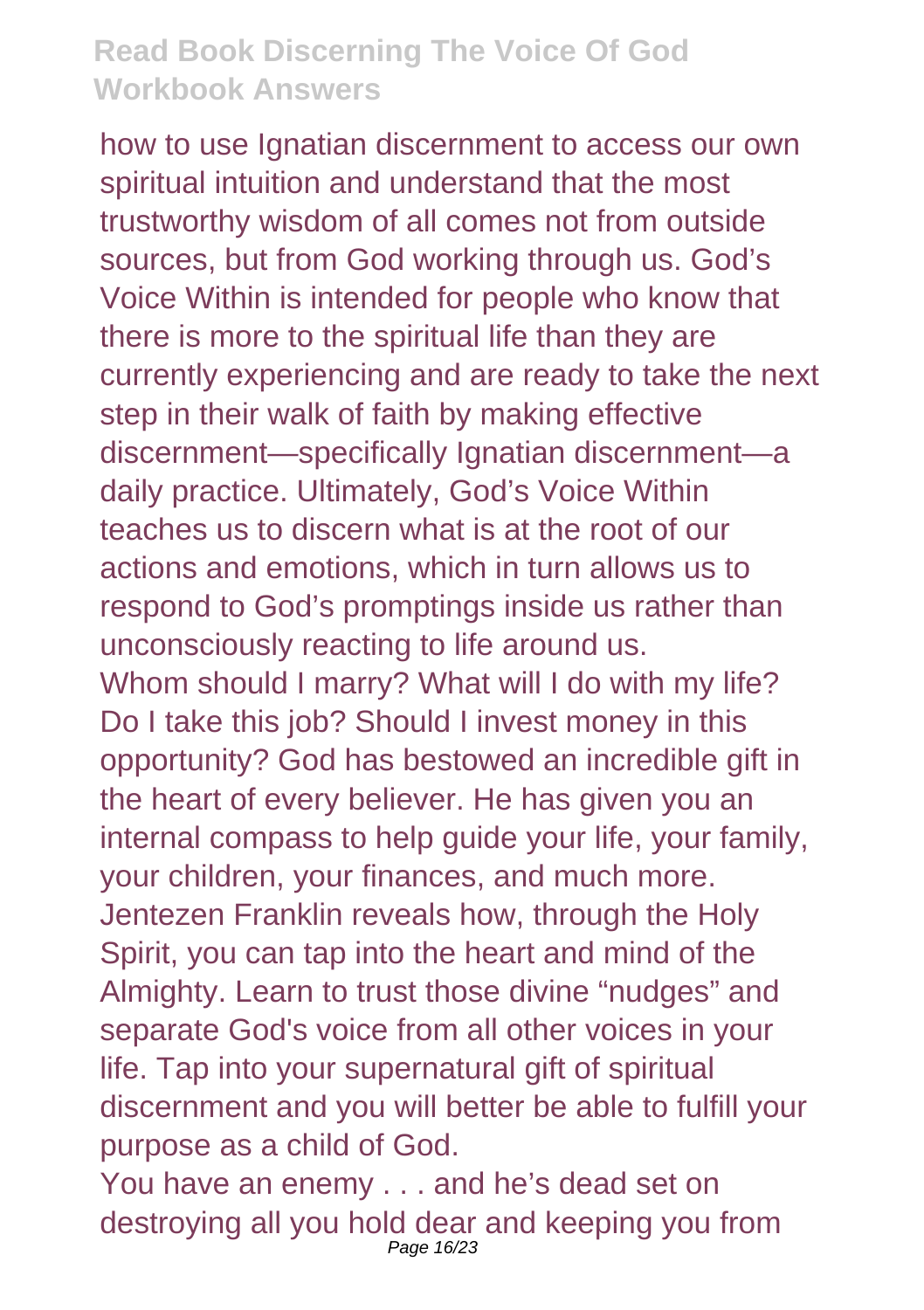experiencing abundant life in Christ. What's more, his approach to disrupting your life and discrediting your faith isn't general or generic, not a one-size-fitsall. It's specific. Personalized. Targeted. So this book is your chance to strike back. With prayer. With a weapon that really works. Each chapter will guide you in crafting prayer strategies that hit the enemy where it hurts, letting him know you're on to him and that you won't back down. Because with every new strategy you build, you're turning the fiercest battles of life into precise strikes against him and his handiwork, each one infused with the power of God's Spirit. New York Times bestselling author Priscilla Shirer, widely known for her international speaking, teaching, and writing ministries, brings her new role from the 2015 film War Room into the real lives of today's women, addressing the topics that affect them most: renewing their passion, refocusing their identity, negotiating family strife, dealing with relentless regrets, navigating impossible schedules, succeeding against temptation, weathering their worst fears, uprooting bitterness, and more. Each chapter exposes the enemy's cruel, crafty intentions in all kinds of these areas, then equips and encourages you to write out your own personalized prayer strategies on tear-out sheets you can post and pray over yourself and your loved ones on a regular basis. Fervent is a hands-on, knees-down, don't-give-up action guide to practical, purposeful Page 17/23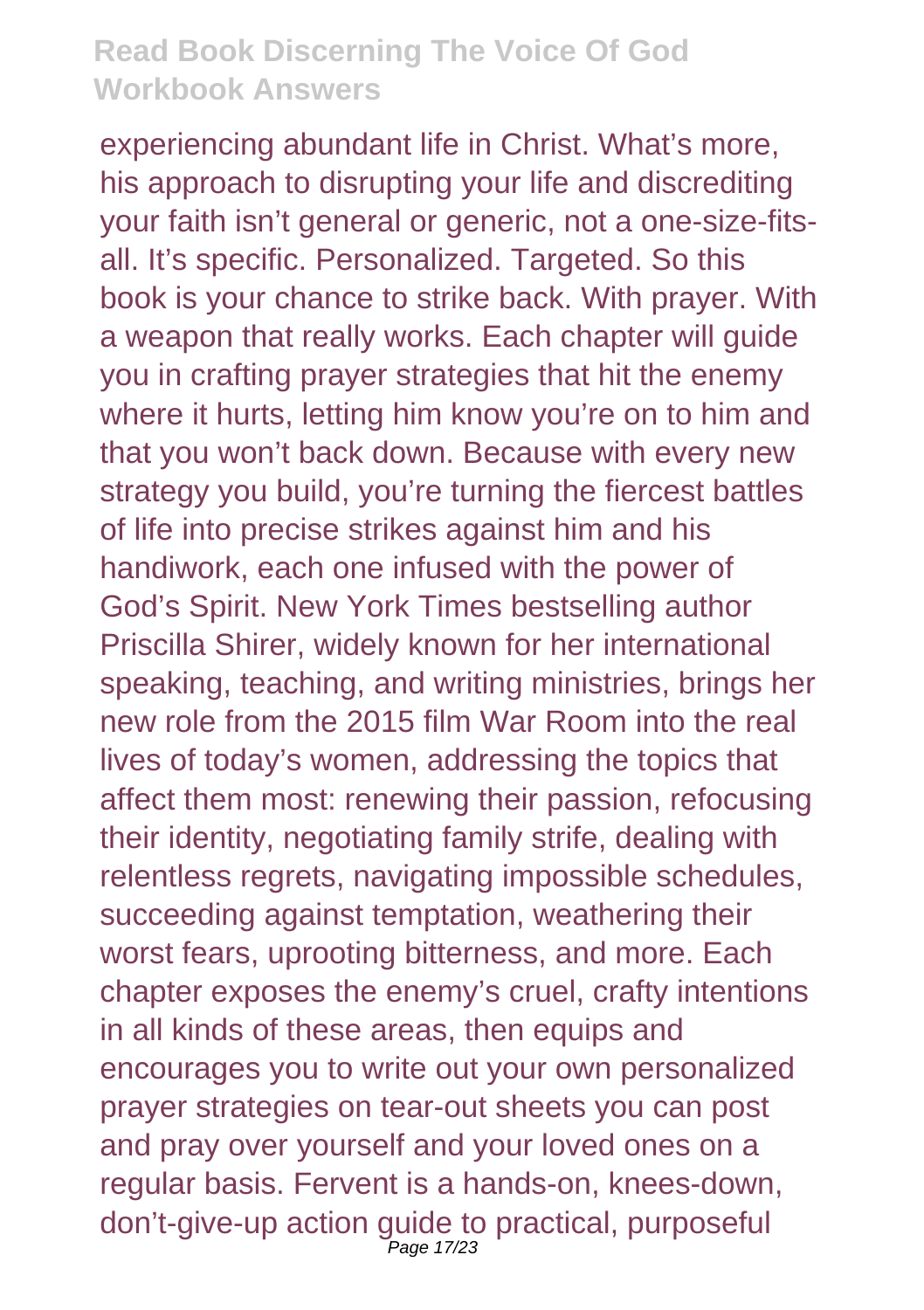#### praying.

Embark on a wild and unique prophetic adventure with God! The New Testament makes prophecy a priority for all believers: if you are indwelt by the Holy Spirit, you are called to hear God's prophetic voice! But if this is true, why do so many believers struggle to receive God's voice in this way? Lana Vawser empowers you to hear God for yourself by tuning in to how He is uniquely speaking to you! Through easyto-understand, revelatory teaching and powerful stories, Lana illustrates how God has created all believers to hear His voice in their own distinct way. The Prophetic Voice of God will mentor you on how to listen to the Holy Spirit speaking by helping you… Experience a Breaker Anointing: The simple, practical teaching will break off the fear, striving, and anxiety that many feel when it comes to hearing God speak prophetically. Demystify the Prophetic: Lana makes prophetic hearing accessible to anyone, no matter who you are or what context you come from. Discern the Prophetic Voice of God: Learn how to identify freshly spoken words from God and decipher the many different forms they can come in—signs, symbols, numbers, coincidences, pictures, and more. Receive Impartation and Revelation: You will be activated to look and listen for God's prophetic voice everywhere. Tune in, and receive your word from the Lord!

The Open Access version of this book, available at Page 18/23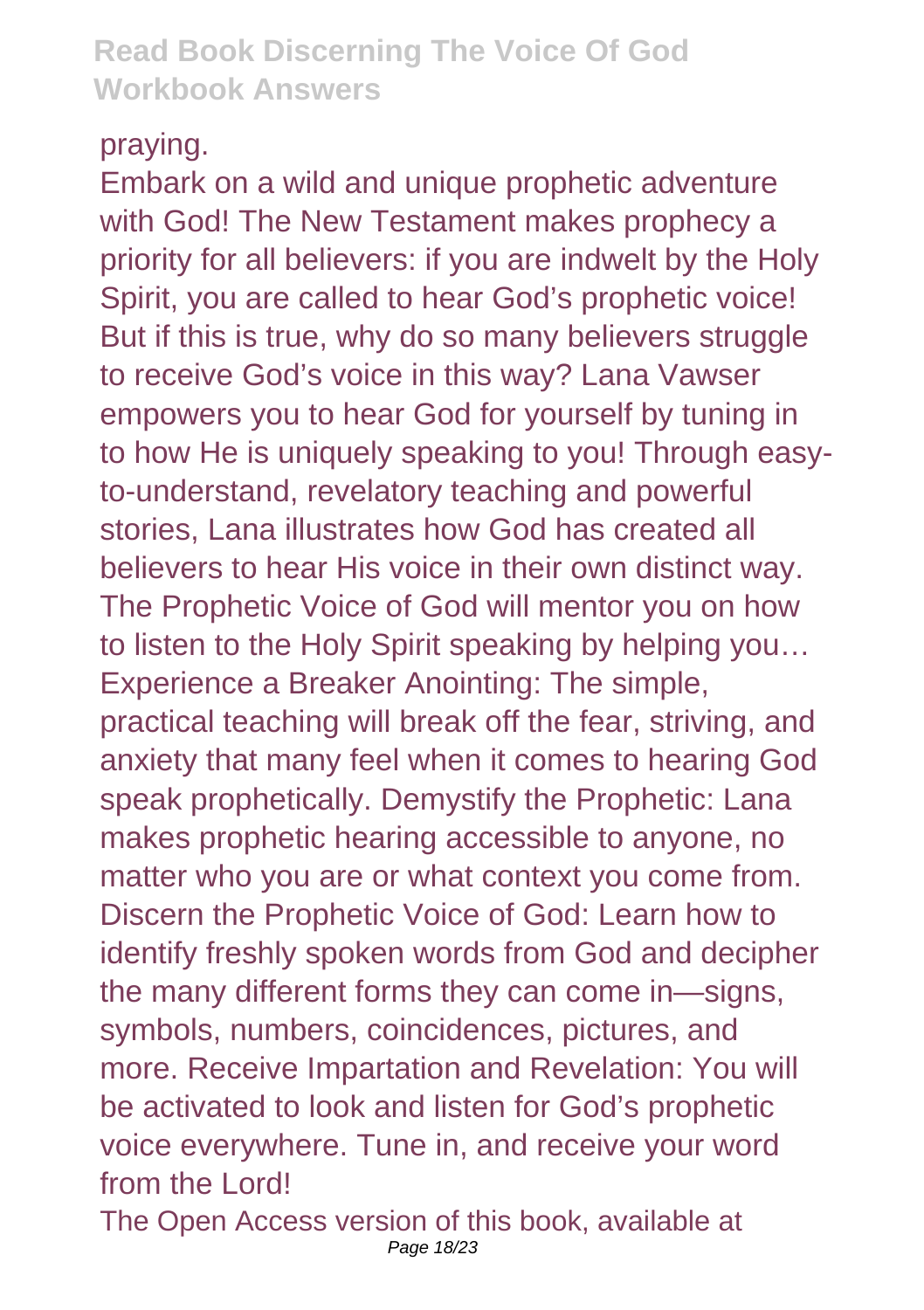www.taylorfrancis.com/books/9781472453983, has been made available under a Creative Commons Attribution-Non Commercial-No Derivative 4.0 license. Experiences of hearing the voice of God (or angels, demons, or other spiritual beings) have generally been understood either as religious experiences or else as a feature of mental illness. Some critics of traditional religious faith have dismissed the visions and voices attributed to biblical characters and saints as evidence of mental disorder. However, it is now known that many ordinary people, with no other evidence of mental disorder, also hear voices and that these voices not infrequently include spiritual or religious content. Psychological and interdisciplinary research has shed a revealing light on these experiences in recent years, so that we now know much more about the phenomenon of "hearing voices" than ever before. The present work considers biblical, historical, and scientific accounts of spiritual and mystical experiences of voice hearing in the Christian tradition in order to explore how some voices may be understood theologically as revelatory. It is proposed that in the incarnation, Christian faith finds both an understanding of what it is to be fully human (a theological anthropology), and God's perfect self-disclosure (revelation). Within such an understanding, revelatory voices represent a key point of interpersonal encounter between human beings and God.

From telemarketers to traffic jams to twenty-item shoppers in the ten-item line, our lives are full of interruptions. They're often aggravating, sometimes infuriating, and can make us want to tell people what we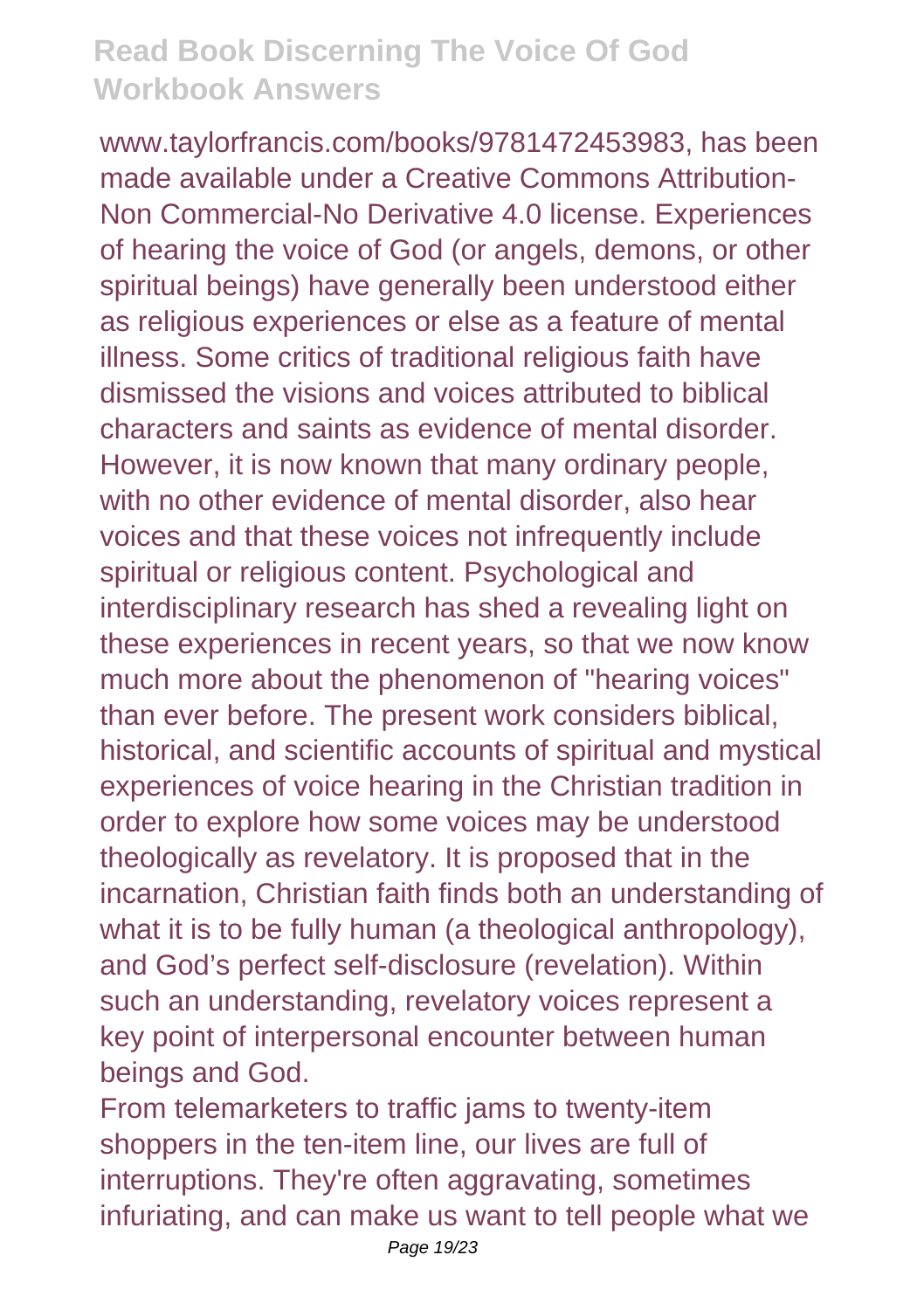really think about them. But they also tell us something quite important about ourselves. The prophet Jonah's life was interrupted by a clear call of God that made him mad enough and scared enough to run in the completely opposite direction. Yet it wasn't really an interruption. It was an opportunity for Jonah to be involved in something the likes of which the Old Testament world had never seen: national revival in a Gentile country. What if Jonah had seen God's interruption for what it truly was—a divine intervention that held more adventure and possibility than any other thing he could have been doing at the time? What could have felt any better than being directly in the center of God's will? Yet we play it that same way—always running from major pains and minor problems that just don't seem to suit us at the time. Who knows what we're missing by being so interruption avoidant? In this very personal account of opportunities lost and lessons learned, popular conference speaker and author Priscilla Shirer shows how to embrace the amazing freedom and fulfillment that comes from going with God, even when He's going against your grain... In this workbook and study curriculum, Tony Douglas provides readers of Discerning the Voice of God by the Leading of the Holy Spirit with guidelines for digging deeper into their faith. He cites Bible verses and asks insightful questions to go along with each chapter's content, prompting students to really look closely at their faith and enabling them to build a deeper relationship with God. Tony Douglas' guide teaches Christians how to recognize God's voice, and is a must-have for anyone who's ever felt lost, confused, or alone.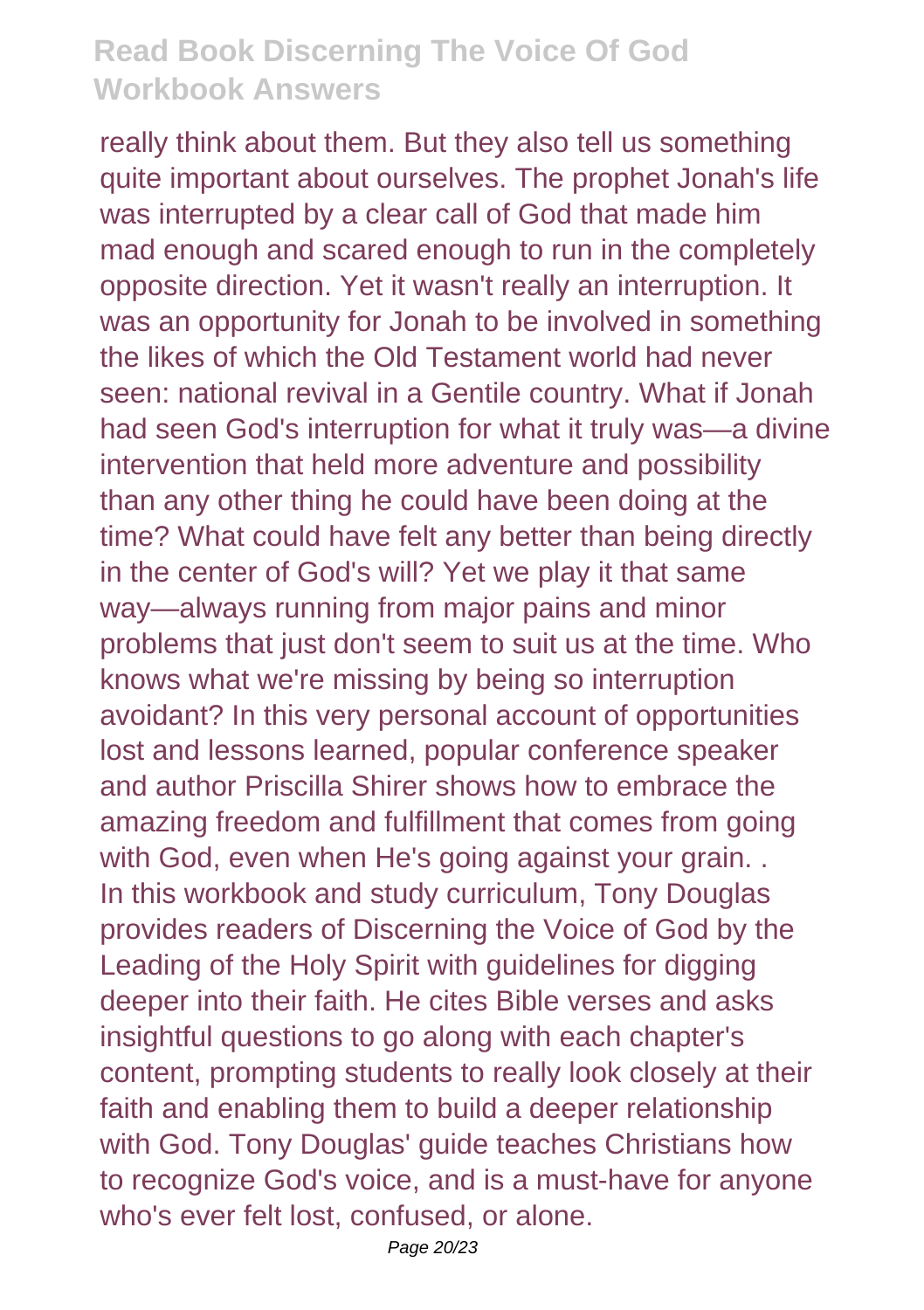The choice of a devotional book is more personal than most. This kind of reading is not merely for the purpose of leisure and enjoyment. No, with this kind of resource you're expecting and praying for something more. You want to hear from God, receive His direction, and be refreshed in the depths of your soul. Only God's Word can do that. So you need to choose wisely. With her first devotional book, Priscilla Shirer makes your choice easy. For even though she's written multiple best-selling books and Bible studies, including the 2016 ECPA "Christian Book of the Year" (Fervent), even though she regularly speaks to thousands at conference venues and churches around the world, even though she was the lead actress in a #1 box-office feature film (War Room) . . . It all starts for Priscilla where it all starts for you. Alone with God. Alone with His Word. Eager to hear His voice. Prepared to humbly and obediently respond. She hopes, more than anything else, that the daily insights you receive in these pages will challenge, encourage, and strengthen you in every way. These ninety devotions from the heart of a mom, wife, encourager, and friend will Awaken you each day with fresh insights gleaned from the Spirit of God. Ready to help you mine the treasures of Scripture and fortify you for the day ahead. This devotional is . . . a good choice.

When you talk to God, do you ever feel as if you are not getting through? You're not alone. At some point, most believers find themselves grappling with difficult questions like Would God really talk to me personally? and How do I know it's truly God talking, and not my own thoughts? But here's the good news: Hearing God is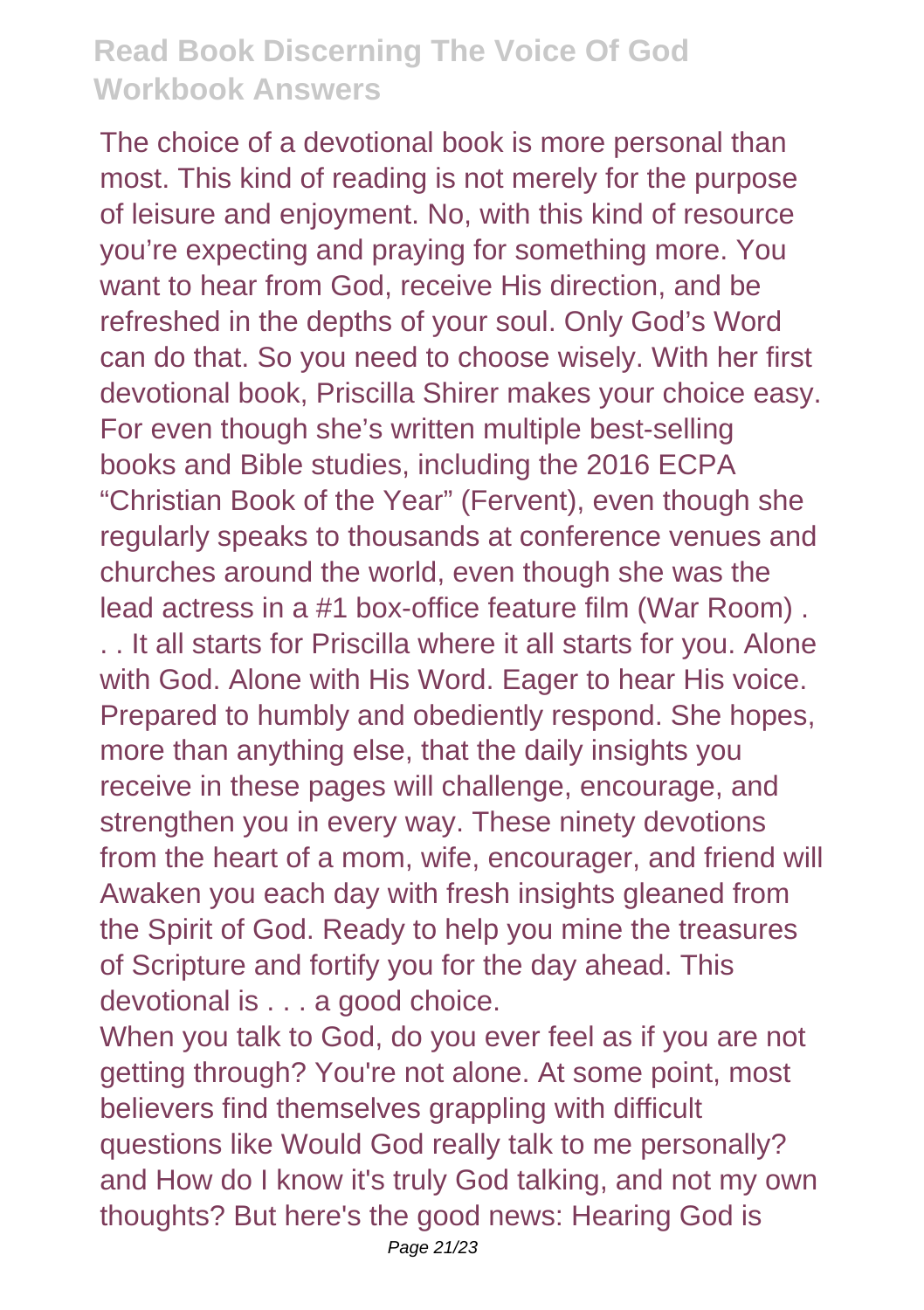simpler than you think. It's possible to have a relationship with God that involves both speaking and listening. In fact, it's God's desire; He wants to talk to you. In this revised and expanded edition of a classic work, author and teacher Steve Sampson shows you how to pray not just wishing you'd hear God's voice--but expecting to hear it. Sampson's uncomplicated, practical perspective will help you cultivate the two-way conversation with God you've always longed for. Before long, you'll hear Him speaking into your circumstances and relationships, expressing His love for you and showing you the next steps to take in your life. Don't settle for a one-sided conversation with God. Break through this barrier and develop a sensitive heart that hears--and responds to--God's still, small voice. "With clarity and humor, Steve takes you on a journey to the place of profound simplicity in Christ where hearing Him is as natural as breathing."--Bishop Mark J. Chironna, M.A., Ph.D., Church on the Living Edge, Orlando, Florida In this memoir, lifelong minister of the gospel Leighton Ford tells his story as a personal history of listening for God's voice. Beginning with his earliest memories, he recounts the different ways God has spoken to him, and the different ways he has learned to listen. What emerges is not just an account of a long and faithful life of Christian service, but a picture of the Christian life—the life of listening.

Presents resolutions for Christian women, identifying important characteristics for success in faith, family, and growth, and provides biblical references and advice on achieving these personal standards.